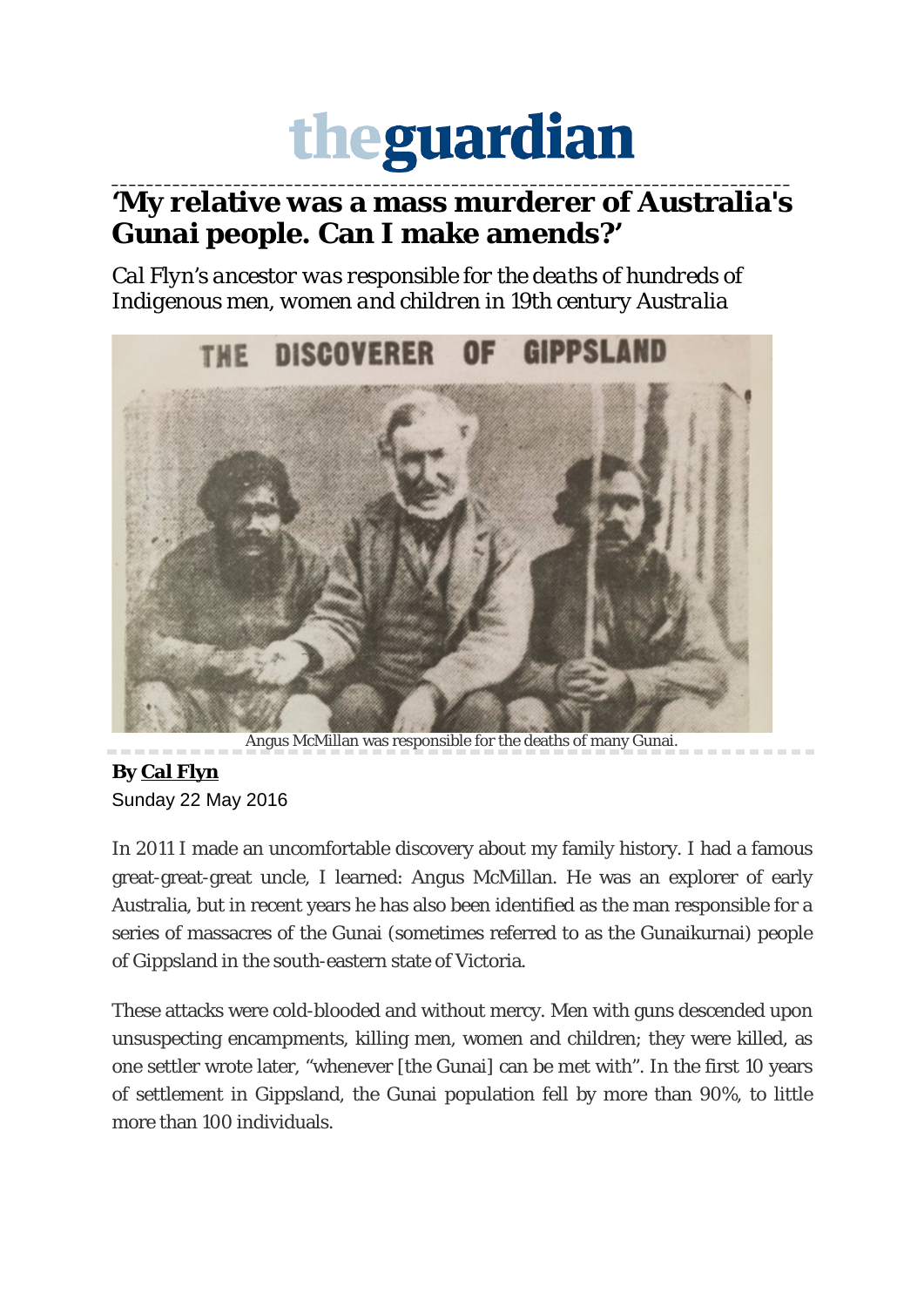McMillan had fled Scotland during the time of the Highland Clearances but, in a cruel irony, he went on to enact brutal clearances of his own upon his new country, the worst at Warrigal Creek in 1843, where 80 to 200 members of the Bratowooloong clan were killed in revenge for the murder of a single white settler.



Cal Flyn hopes her visits will help heal the inherited wounds

My relative has come to embody some of the very worst excesses of Australian colonial history. And that is saying a lot for a country in which 20,000 of its Indigenous people are estimated to have died during the "frontier wars", and where, until relatively recent history, tens of thousands of Aboriginal children were separated forcibly from their families and re-homed in orphanages or with white foster families.

On Thursday Australia will celebrate – although celebrate is perhaps the wrong word – an occasion known as National Sorry Day. This annual event is held as a gesture of apology to the Aboriginal population for the havoc wreaked upon their people by colonialism: in previous years, it has been marked by people marching through the streets, or by distributing black roses. Flags are lowered to half-mast, while above cloud-written apologies are writ large across the sky: "SORRY". There is much to be sorry for.

Learning of my link to this disturbing chapter in our colonial history left me in a state of shock. I knew there had been some awful injustices in the British colonies, but to find such a vivid example in my own family tree was something else entirely. Since 2011 investigating this grisly episode has become a growing preoccupation, and one that finally drove me to travel to the other side of the world. I wanted to uncover the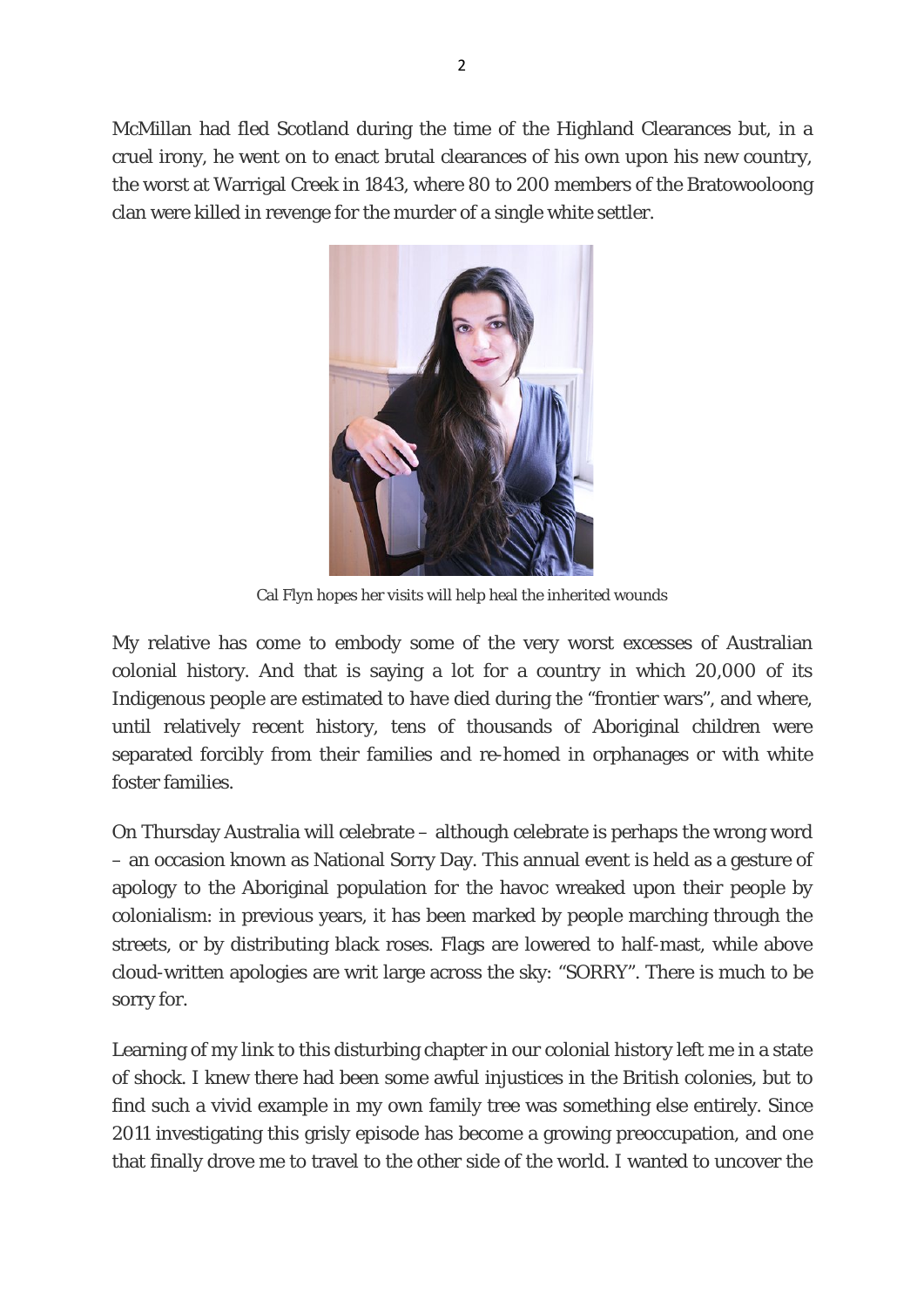truth of McMillan's actions and to meet face-to-face the Indigenous group who suffered at his hands.

I have now visited Gippsland three times, and there I met local historians, Gunai elders and those who work for the benefit of that community. The conversations we've had have required me to listen, and be humble. They have not always been easy, for the story of McMillan, and what came after him, is not a pleasant one.

Like many Indigenous peoples, the Gunai community today struggles with problems of addiction and violence – what some might call "diseases of despair". In many ways, the overt violence of McMillan and his men did not have the worst impact, that came from the policies of "assimilation" that were later enacted upon the much weakened survivors: confinement to Christian missions, the banning of traditional customs, the breaking apart of families and other misguided attempts to "civilise" a culture that had pre-dated the settlers by tens of thousands of years.

For Australia's Indigenous people, deep social problems arrived with the settlers and never departed. Life expectancy for this group is still 10 years lower than the Australian average, and the unemployment rate is three times higher. Indigenous children are 10 times more likely to be taken into care and 30 times more likely to suffer from malnutrition. Indigenous individuals are 15 times more likely to be imprisoned, eight times more likely to die from alcohol-related causes, and more than twice as likely to commit suicide.

They also suffer from endemic levels of racism: a 2012 survey of Indigenous people in Victoria found that 97% of respondents had been targets of verbal or physical abuse or discrimination over the previous year; 84% had been verbally abused; 67% had been spat at or had objects thrown at them; 66% told that they "did not belong" in their home towns; and 70% had suffered eight or more incidents over that single year.

With these statistics at the forefront of my mind, I was staggered by the gracious welcome I received from the Gunai community, many of whom were generous enough not only to meet me but to discuss in great depth the human consequences of McMillan and his peers' actions, and the longer-term consequences. Ricky Mullett, for example, now the chief executive of the Gunaikurnai Land and Waters Corporation (the body set up to manage what has been accepted by the court to be the Gunai people's native territory), took me to a number of sites where massacres took place before putting me up at his own home.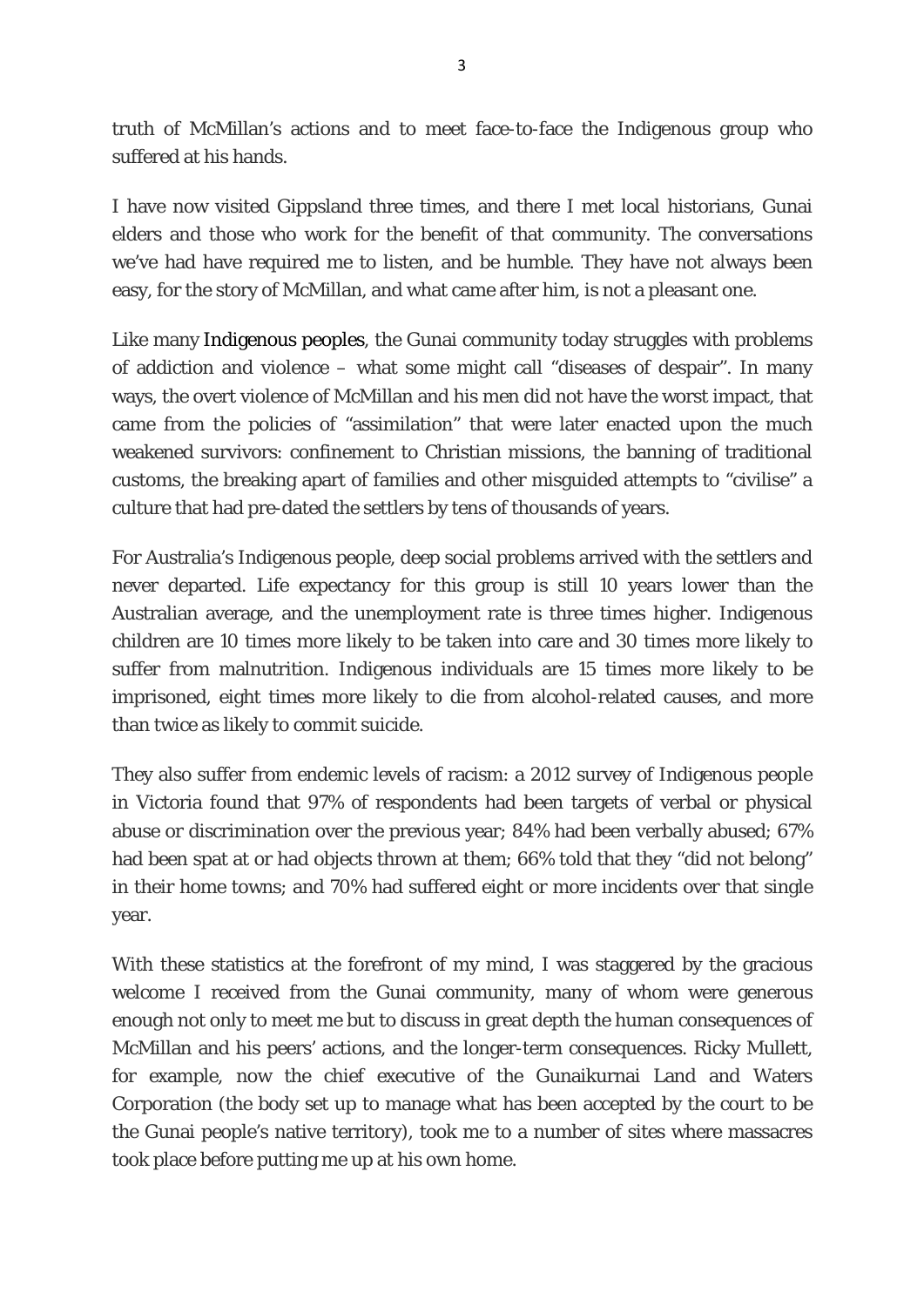

Sorry Day in Sydney in 2000. Photograph: Rob Griffith/Associated Press

I can only hope my efforts have made a small contribution to repairing old damage. I have written a book, Thicker Than Water, about my experience in the hope of furthering awareness and understanding of these dark, historical secrets.

For despite the advent of National Sorry Day, the "native title" legislation that returned ownership of land to the Gunai, and the admission of collective guilt and responsibility they imply, there is still a vocal segment of Australian society that makes great efforts to downplay the significance and impact of frontier violence and assimilation policies, and denies the obligation of today's generation to accept blame for the behaviour of their predecessors.

A great many of our political conversations today seem to revolve around such questions of collective colonial guilt. Should reparations be paid to the descendants of slaves? Should the British Museum return its ill-gotten gains? Must Rhodes fall?

In Gippsland, an analogous discussion is under way. Russell Broadbent, the Liberal MP for the McMillan electorate in Victoria, has asked the Australian Electoral Commission to rename his seat. "It would send a message of practical reconciliation," he explained recently. "It would send a message that we actually care about these issues and, if we are not responsible to our past, we don't understand our past, we can't get on with our future."